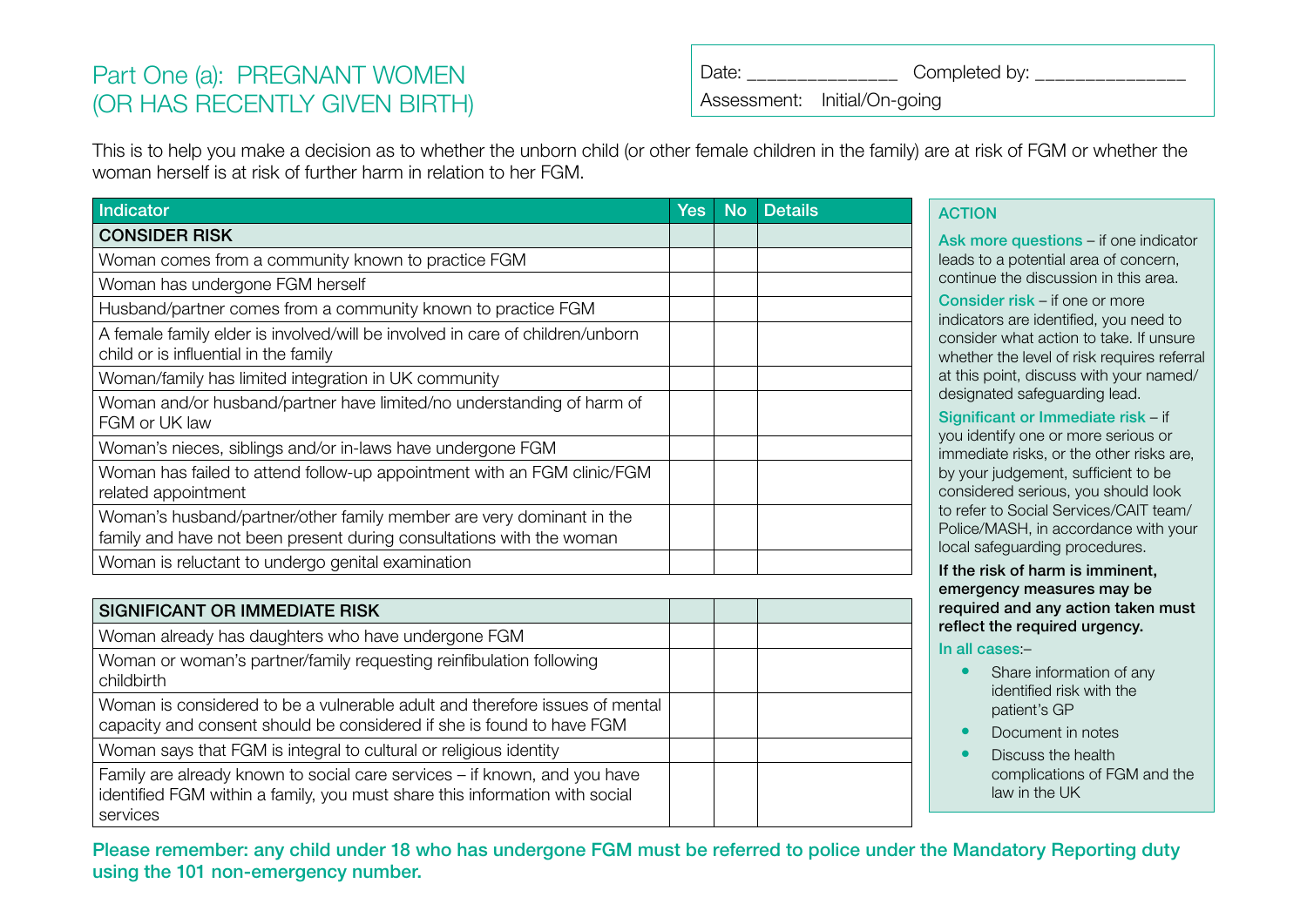# Part One (b): NON-PREGNANT ADULT WOMAN (over 18)

Date: Completed by: Assessment: Initial/On-going

This is to help decide whether any female children are at risk of FGM, whether there are other children in the family for whom a risk assessment may be required or whether the woman herself is at risk of further harm in relation to her FGM.

| Indicator                                                                                                                                           | Yes | <b>No</b> | <b>Details</b> |
|-----------------------------------------------------------------------------------------------------------------------------------------------------|-----|-----------|----------------|
| <b>CONSIDER RISK</b>                                                                                                                                |     |           |                |
| Woman already has daughters who have undergone FGM - who are over 18                                                                                |     |           |                |
| years of age                                                                                                                                        |     |           |                |
| Husband/partner comes from a community known to practice FGM                                                                                        |     |           |                |
| A female family elder (maternal or paternal) is influential in family or is involved<br>in care of children                                         |     |           |                |
| Woman and family have limited integration in UK community                                                                                           |     |           |                |
| Woman's husband/partner/other family member may be very dominant in the<br>family and have not been present during consultations with the woman     |     |           |                |
| Woman/family have limited/no understanding of harm of FGM or UK law                                                                                 |     |           |                |
| Woman's nieces (by sibling or in-laws) have undergone FGM                                                                                           |     |           |                |
| Woman has failed to attend follow-up appointment with an FGM clinic/FGM<br>related appointment                                                      |     |           |                |
| Family are already known to social services – if known, and you have<br>identified FGM within a family, you must share this information with social |     |           |                |
| services                                                                                                                                            |     |           |                |

| SIGNIFICANT OR IMMEDIATE RISK                                                                                                                       |  |  |
|-----------------------------------------------------------------------------------------------------------------------------------------------------|--|--|
| Woman/family believe FGM is integral to cultural or religious identity                                                                              |  |  |
| Woman already has daughters who have undergone FGM                                                                                                  |  |  |
| Woman is considered to be a vulnerable adult and therefore issues of mental<br>capacity and consent should be triggered if she is found to have FGM |  |  |

Please remember: any child under 18 who has undergone FGM must be referred to police under the Mandatory Reporting duty using the 101 non-emergency number.

### **CTION**

Ask more questions – if one indicator eads to a potential area of concern, continue the discussion in this area.

Consider risk – if one or more ndicators are identified, you need to consider what action to take. If unsure whether the level of risk requires referral at this point, discuss with your named/ designated safeguarding lead.

Significant or Immediate risk – if you identify one or more serious or mmediate risk, or the other risks are, by your judgement, sufficient to be considered serious, you should look o refer to Social Services/CAIT team/ Police/MASH, in accordance with your ocal safeguarding procedures.

the risk of harm is imminent. emergency measures may be required and any action taken must reflect the required urgency.

In all cases:–

- Share information of any identified risk with the patient's GP
- Document in notes
- Discuss the health complications of FGM and the law in the UK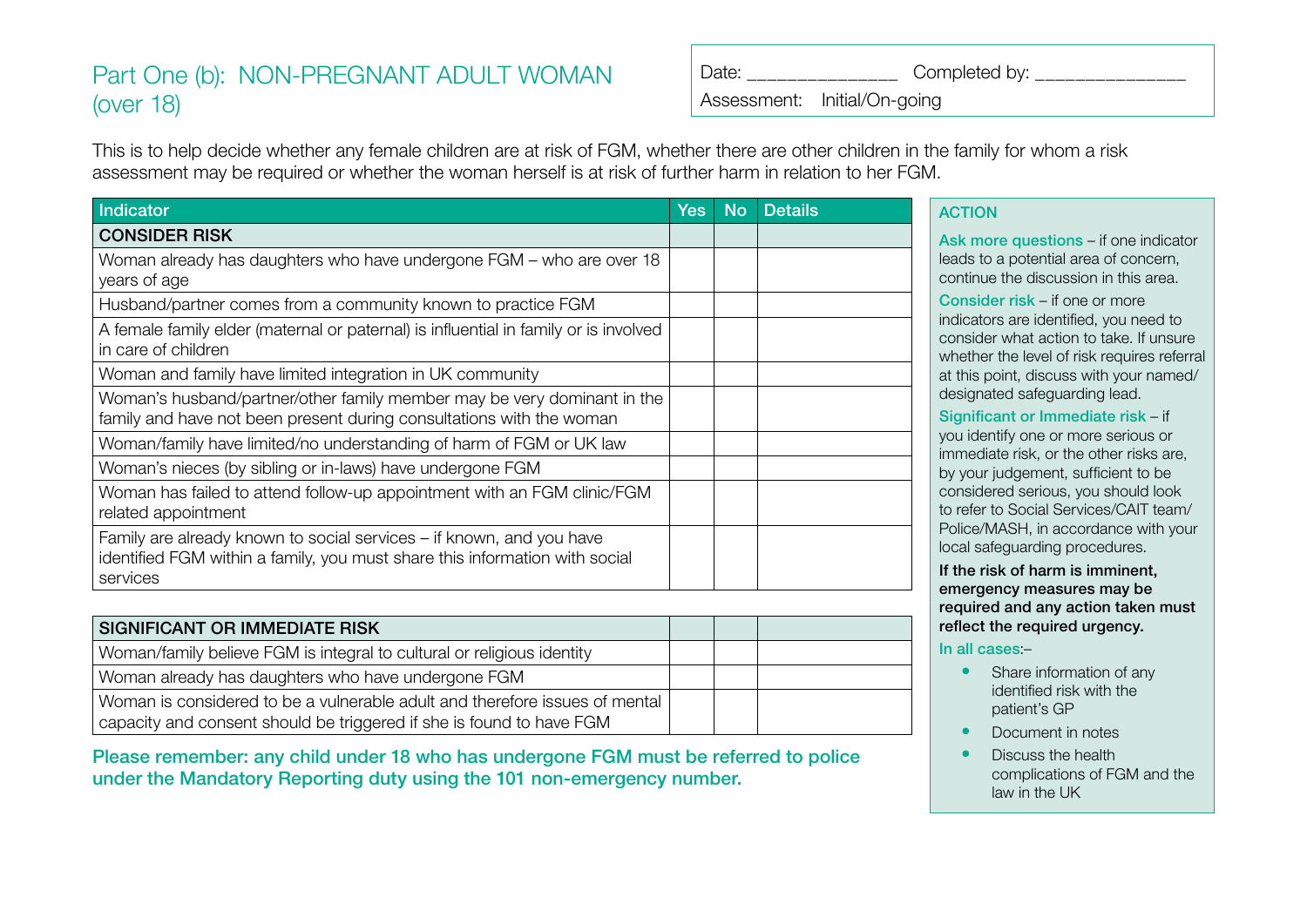# Part 2: CHILD/YOUNG ADULT (under 18 years old)

This is to help when considering whether a child is AT RISK of FGM, or whether there are other children in the family for whom a risk assessment may be required

| <b>Indicator</b>                                                                                                                                                                                       | <b>Yes</b> | <b>No</b> | <b>Details</b> |
|--------------------------------------------------------------------------------------------------------------------------------------------------------------------------------------------------------|------------|-----------|----------------|
| <b>CONSIDER RISK</b>                                                                                                                                                                                   |            |           |                |
| Child's mother has undergone FGM                                                                                                                                                                       |            |           |                |
| Other female family members have had FGM                                                                                                                                                               |            |           |                |
| Father comes from a community known to practice FGM                                                                                                                                                    |            |           |                |
| A female family elder is very influential within the family and is/will be involved<br>in the care of the girl                                                                                         |            |           |                |
| Mother/family have limited contact with people outside of her family                                                                                                                                   |            |           |                |
| Parents have poor access to information about FGM and do not know about<br>the harmful effects of FGM or UK law                                                                                        |            |           |                |
| Parents say that they or a relative will be taking the girl abroad for a<br>prolonged period – this may not only be to a country with high prevalence,<br>but this would more likely lead to a concern |            |           |                |
| Girl has spoken about a long holiday to her country of origin/another country<br>where the practice is prevalent                                                                                       |            |           |                |
| Girl has attended a travel clinic or equivalent for vaccinations/anti-malarials                                                                                                                        |            |           |                |
| FGM is referred to in conversation by the child, family or close friends of the<br>child (see Appendix Three for traditional and local terms) – the context of the<br>discussion will be important     |            |           |                |
| Sections missing from the Red book. Consider if the child has received<br>immunisations, do they attend clinics etc.                                                                                   |            |           |                |
| Girl withdrawn from PHSE lessons or from learning about FGM -<br>School Nurse should have conversation with child                                                                                      |            |           |                |
| Girls presents symptoms that could be related to FGM – continue with<br>questions in part 3                                                                                                            |            |           |                |
| Family not engaging with professionals (health, school, or other)                                                                                                                                      |            |           |                |
| Any other safeguarding alert already associated with the family                                                                                                                                        |            |           |                |

| Date: | Completed by: |
|-------|---------------|
|       |               |

Assessment: Initial/On-going

#### **ACTION**

Ask more questions – if one indicator leads to a potential area of concern, continue the discussion in this area.

Consider risk – if one or more indicators are identified, you need to consider what action to take. If unsure whether the level of risk requires referral at this point, discuss with your named/ designated safeguarding lead.

Significant or Immediate risk – if you identify one or more serious or

immediate risk, or the other risks are, by your judgement, sufficient to be considered serious, you should look to refer to Social Services /CAIT team/ Police /MASH, in accordance with your local safeguarding procedures.

If the risk of harm is imminent, emergency measures may be required and any action taken must reflect the required urgency.

In all cases:–

- Share information of any identified risk with the patient's GP
- Document in notes
- Discuss the health complications of FGM and the law in the UK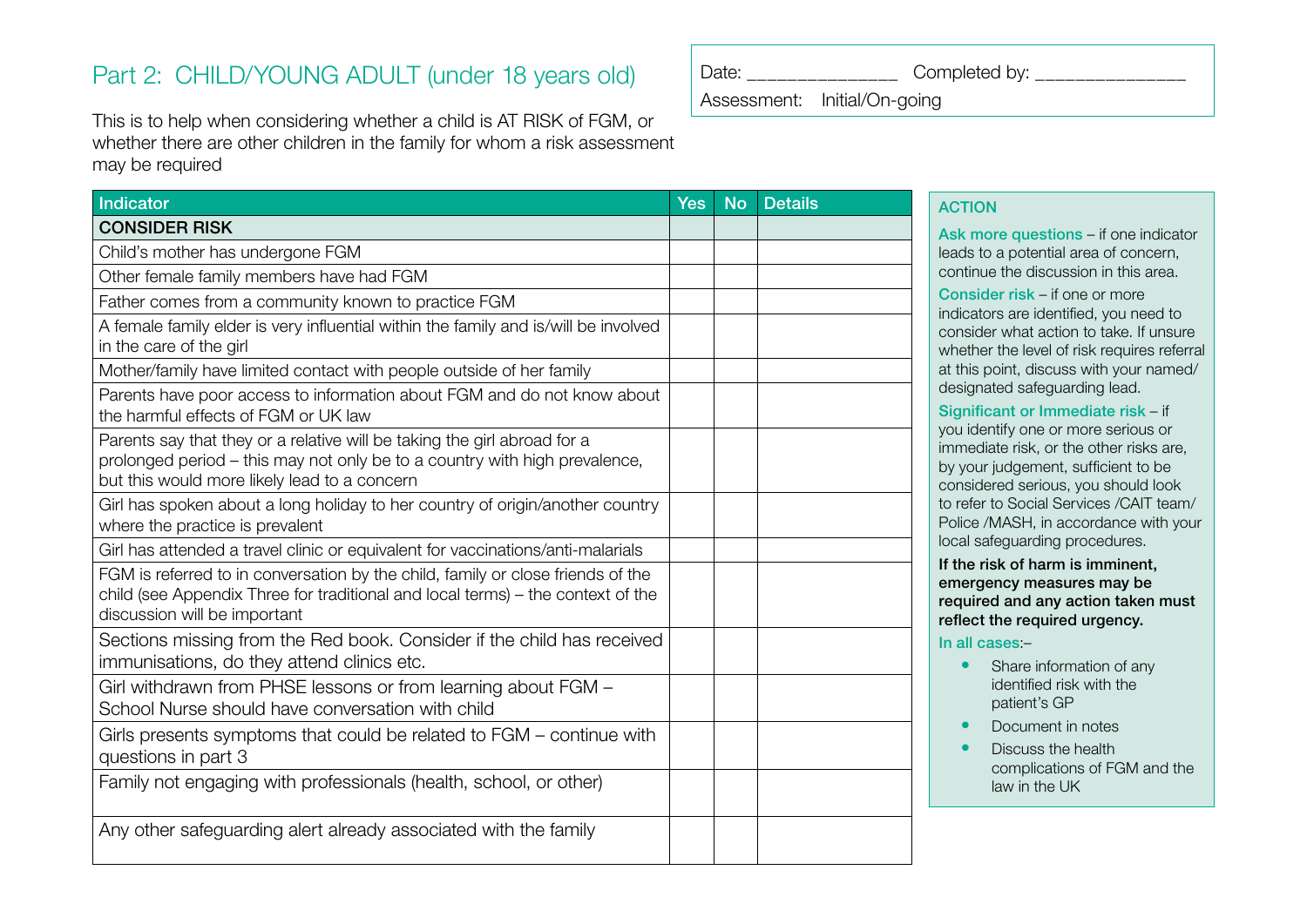| Indicator                                                                                                                                                                                                  | Yes | <b>No</b> | <b>Details</b> |
|------------------------------------------------------------------------------------------------------------------------------------------------------------------------------------------------------------|-----|-----------|----------------|
| <b>SIGNIFICANT OR IMMEDIATE RISK</b>                                                                                                                                                                       |     |           |                |
| A child or sibling asks for help                                                                                                                                                                           |     |           |                |
| A parent or family member expresses concern that FGM may be carried out<br>on the child                                                                                                                    |     |           |                |
| Girl has confided in another that she is to have a 'special procedure' or to<br>attend a 'special occasion'. Girl has talked about going away 'to become a<br>woman' or 'to become like my mum and sister' |     |           |                |
| Girl has a sister or other female child relative who has already undergone<br><b>FGM</b>                                                                                                                   |     |           |                |
| Family/child are already known to social services – if known, and you have<br>identified FGM within a family, you must share this information with social<br>services                                      |     |           |                |

Please remember: any child under 18 who has undergone FGM must be referred to police under the Mandatory Reporting duty using the 101 non-emergency number.

#### ACTION

Ask more questions – if one indicator leads to a potential area of concern, continue the discussion in this area.

Consider risk – if one or more indicators are identified, you need to consider what action to take. If unsure whether the level of risk requires referral at this point, discuss with your named/ designated safeguarding lead.

Significant or Immediate risk – if you identify one or more serious or immediate risk, or the other risks are, by your judgement, sufficient to be considered serious, you should look to refer to Social Services /CAIT team/ Police /MASH, in accordance with your local safeguarding procedures.

If the risk of harm is imminent, emergency measures may be required and any action taken must reflect the required urgency.

In all cases:–

- Share information of any identified risk with the patient's GP
- Document in notes
- Discuss the health complications of FGM and the law in the UK